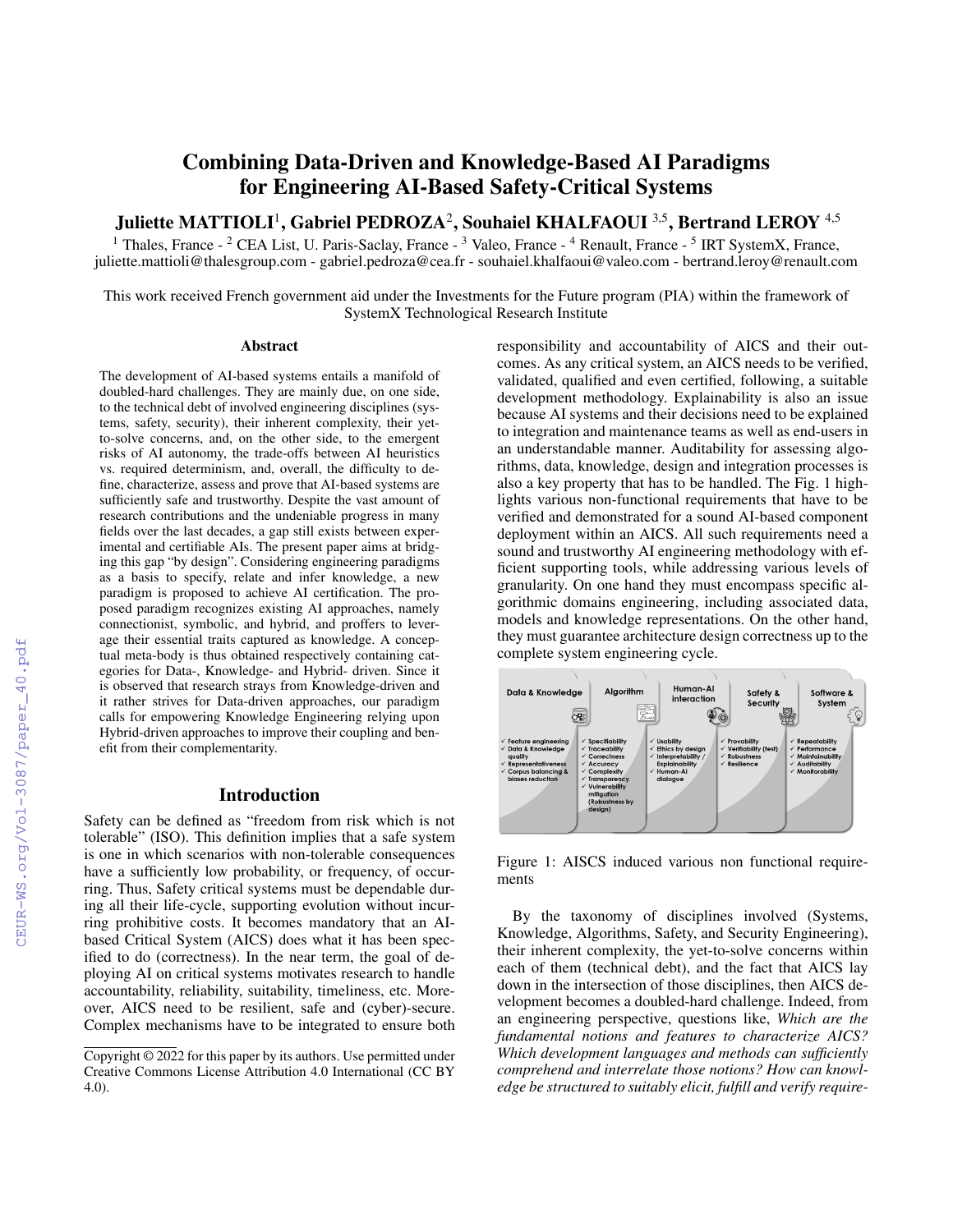*ments?* and last, yet not the least, *Whether the bundle of criteria (ranging from data-sensitivity to explainability) can be harmonized and how?*

This position paper introduces the need of a conceptual paradigm which aims to provide a basis upon which answers to previous questions can be elicited. To handle the complexity of the subject, several choices are made. First, since autonomy is a distinctive feature of AICS, and it is intrinsic to safety, the latter is placed as top-priority criterion. Then it is used to guide design, conduct analyses and align the rest of criteria: all in all, we target Safety-Critical AICS (AISCS). Secondly, the proposed paradigm assumes that fundamental notions, as such, should appear in there, irrespective of the development methodology or framework. Last yet not the least, the paradigm also assumes that challenges in AISCS development can be addressed via a body of knowledge amenable to (1) emulate whatever humanbeings perceive as intelligence and (2) integrate related concerns and in particular safety. Overall, this paper is dedicated to provide a first specification of a conceptual paradigm as a basis for safe AI-based systems development, in order to design a sound and tooled AI engineering methodology that encompasses with objective of trustworthy AI algorithm engineering, data engineering, knowledge engineering and AI system engineering.

# Data-Knowledge-Based Paradigm for Safe AI

In this Section, we shortly describe the background taken as reference for the description of our paradigm and how it is leveraged to constitute the expected foreground.

## Paradigm Background

After conducting a brief survey of approaches for AI development (Foggia, Genna, and Vento 2001) (Sun 2015) (Besold et al. 2017), it is observed that, research production is mostly distributed over two big fields, namely symbolic (Belle 2020) and connectionist (Kasabov 2012). Symbolic approaches are based upon a syntax that is endowed with formal semantics (meaning) useful for properties expression and verification. They have been successfully applied to increase system's trustworthiness in different application domains like health care, automotive, aeronautics, railway (Hofer-Schmitz and Stojanović 2020). Contrary to symbolic, connectionist approaches are not built upon an explicit representation of human expertise: the behaviour is learned from data instances. Connectionist algorithms are based upon a statistical or probabilistic model which is tightly coupled to data sets which are first used for model training, and once tuned, for performance evaluation. The model is often structured as a set of nodes defined by multi-value functions or random variables. The nodes are interconnected, and the links can be randomly weighted by values influencing nodes inputs/outputs (Kasabov 2012). More recently (Sun 2015), hybrid approaches integrating symbolic-based and connectionist paradigms have been proposed. Hybrid approaches aim to profit of salient features of both symbolic and connectionist leaving out any potential concurrence (Foggia, Genna, and Vento 2001), (Garnelo and Shanahan 2019). In certain cases, the complementarity between techniques even leads to overcome certain limitations of each other. Indeed, on one side, data-driven AI approaches successfully characterize and capture the salient traits of the data sets. However, being the connectionist models heuristic and agnostic of typical notion-encapsulation archetypes, they lack argumentation necessary for explainability. On the other side, symbolic approaches introduce a semantic layer aligned with the notion-encapsulation archetype, which is amenable for expressing domain knowledge and concerns useful for validation and argumentation.

#### Paradigm Foreground

The proposed paradigm leverages the background described in previous Subsection in the following manner. First, symbolic, connectionist and hybrid are methods and techniques with distinctive features which are applied to achieve the intended AI functionality. In that respect, once a technique is selected, the engineering choices are mostly oriented to explore and decide HOW and WHEN to apply. Given the referred challenges for AISCS development, and in order to extend the space of engineering choices, it is proposed to consider such techniques as instances of a more abstract meta-structure: an AI-body of knowledge. Such body is meant to include structured information amenable to dissert about WHAT and WHY, in a first place, and in addition HOW and WHEN. Thus, since the connectionist approaches treat and depend upon data sets, then the AI-body of knowledge includes the category of approaches driven by data, *i.e.* a Data-driven AI. Similarly, the symbolic approaches rely upon rules allowing reasoning on terms and notions to infer further knowledge, then the AI-body contains a category of approaches driven by knowledge, *i.e.* a Knowledge-driven AI. A mix of Data- and Knowledge-Driven yields the third category named Hybrid-driven AI.

From the literature survey, the research seems to stray from symbolic AI methods and instead leverage learningbased artificial neural networks. However, some underlining issues of current data-driven approaches such as robustness, fairness, explainability, maintainability, etc. are leading some to call for a return of knowledge-based or some reconciliation of the two main paradigms through Hybrid AI (Garnelo and Shanahan 2019). Following this call, the paradigm proposed hereinafter strives for strengthening Knowledge-driven AIs, targeting a tighter coupling to Datadriven AIs and relying upon the Hybrid-driven approaches.

# AI Safety stakes

The conceptual paradigm aims to address several stakes of AISCS. Some of the most salient are listed below.

- *Quantitative safety metrics and methods.* Metrics based upon failure rates have been proven effective to achieve suitable levels of safety. However, new metrics and methods to measure errors and misbehaviours of AI modules are yet to be defined and incorporated.
- *Qualitative safety metrics and methods.* Human interpretability calls for qualitative metrics. Indeed, explainability, risks, and even safety of AI are notions that re-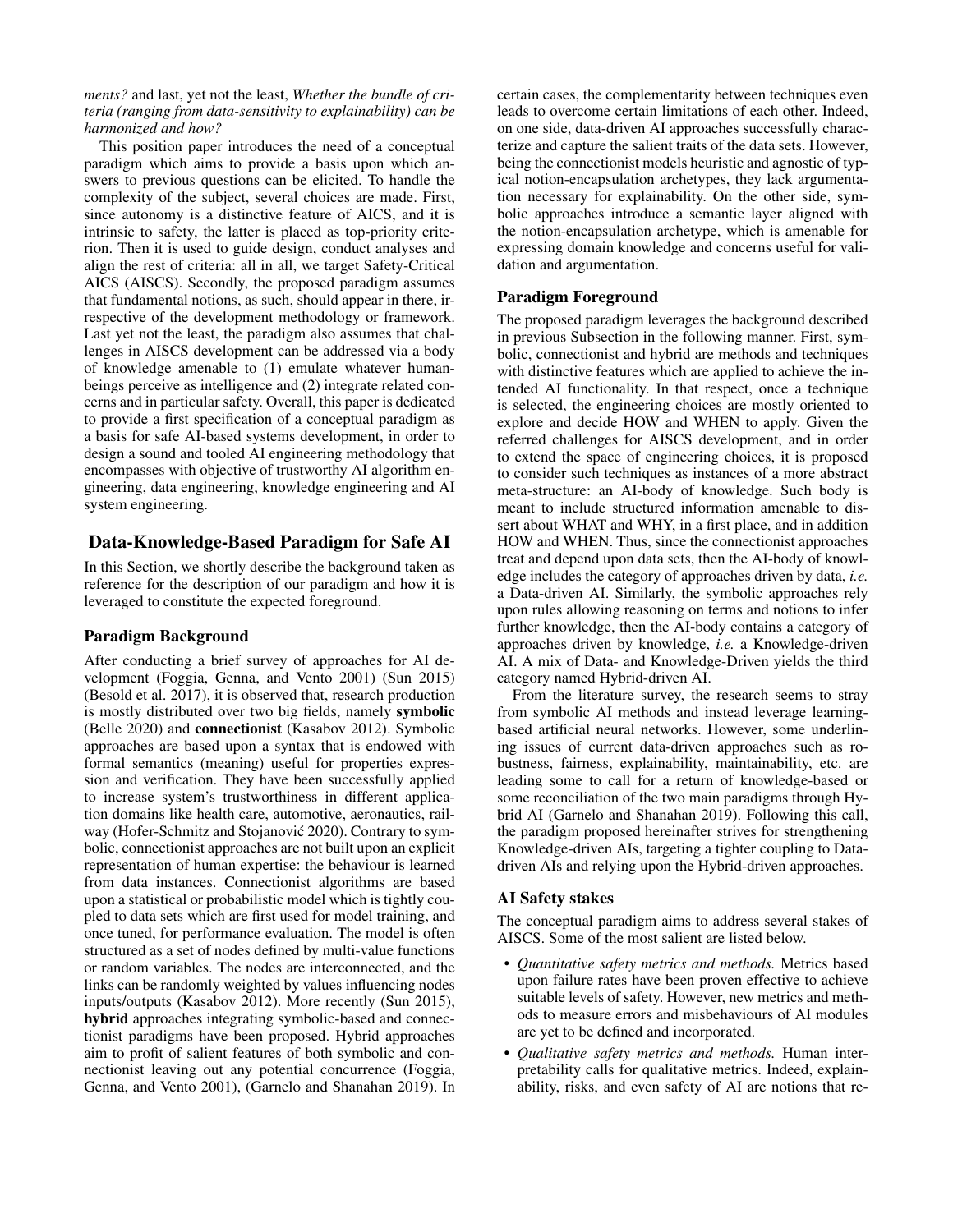quire qualitative interpretation (meaning) in order to be assessed.

- *Data modeling and quality.* Data modeling is proposed as a mean for assessment of data features. The influence of data traits (*e.g.*, data diversity (Ashmore and Mdahar 2019), existing vs. possible input values) over the AI modules and their intended functionality need to be assessed and integrated during design.
- *Traceability of safety-related events.* Irrespective of the design method, safety events need to be traceable. In a top-down perspective, high-level safety scenarios should cascade down over the detailed architecture so as to infer dependencies and identify critical subsystems. In a bottom-up perspective, errors/failures at component level need to be propagated upwards to determine safety effects. A structuring layer to support such analyses seems necessary but is still missing.
- *AI safety levels and certification.* AI errors and misbehaviours shall be characterized in such manner that their effects only lead to bearable risks. Assurance and trust on AI can be built upon provable levels of safety incorporated and evaluated all along the development cycle.

The conceptual paradigm aims to be a basis of a framework for representation and integration of previous aspects as well as for inference and assessment. The building process consists in empowering Knowledge Engineering through a better coupling of Data- and Knowledge-driven approaches. The rest of the paper is dedicated to describe the salient aspects and constituents of the proposal.

# Empowering Knowledge-based AI systems by Knowledge Engineering

Introduced in 1956, AI is a computer sciences discipline concerned with the theory and development of artificial systems able to perform cognitive activities such as reasoning, knowledge representation, planning, learning, natural language processing, perception and decision. AI includes a wide range of technologies which can be divided into two broad categories: (1) Data-driven AI which includes neural networks, statistical learning, evolutionary computing...; and (2) Knowledge-based AI which focuses on the development of ontology and semantics graphs, knowledge-based systems and reasoning... However, each AI paradigm only focuses on portions of the information and decision chain, leading to solutions that are thus not driven by the global "good decision" goal, making them globally inefficient.

#### The main AI paradigms

The premises of data-driven AI and knowledge-based AI are fundamentally different (see figure 2). The paradigm of datadriven AI is based on brain-style learning such as neural networks, whereas Knowledge-based AI approaches employ model and knowledge reasoning.

• Often used in the context of pattern recognition, classification, clustering or perception, data-driven AI such as machine learning aims at capturing tacit knowledge knowledge which is difficult or impractical to explicitly or analytically define - through statistical approaches by inferring the inherent structure of a set of examples (input data) that can be used for mapping new data samples.

• (Newell and Simon 2007) claimed that "*Symbols lie at the root of intelligent action*" and should therefore be a central component in the design of artificial intelligence. In its initial form, knowledge-based AI focused on the transfer process; transferring the expertise of a problemsolving human into a program that could take the same data and make the same conclusions.

#### Knowledge-based AI

In Software Engineering, the distinction between a functional specification and the design/implementation of a system is often discussed as a separation of *what* and *how*. During the specification phase, what the system should do is established in interaction with the users. How the system functionality is realized is defined during design and implementation (e.g., which algorithmic solution can be applied). This separation does not work in the same way for a **knowledge**based system (KBS) which is a computer system that represents and uses knowledge to carry out a task and inference procedures to solve problems that are difficult enough to require significant human expertise for their resolution. Thus, such system has two distinctive features: a knowledge base and an inference engine, where knowledge is then assumed to be given "declaratively" by a set of Horn clauses, production rules, constraints or frames and where inference engines like unification, forward or backward resolution, and inheritance capture the dynamic part of deriving new information.

For instance, constraint programming (CP) is a knowledge-based AI approach (Rossi, Van Beek, and Walsh 2008) for solving combinatorial problems where constraints model the problem and a general purpose constraint solver is used to solve it. The main idea is to propose (1) a modeling language for combinatorial optimization problems (through variable and constraints) and (2) a generic search algorithm able to solve a combinatorial problem described using the modeling language. Mainly, a constraint solver aims at reducing dedicated algorithms implementation costs and constitutes a framework for reuse in combinatorial optimization. In other words, the essence of CP is based on a clean separation between the statement of the problem (the variables and the constraints), and the resolution of the problem (the algorithms) (Heipcke 1999).

#### Knowledge engineering

Knowledge engineering (KE) is the process of understanding and then representing human knowledge in data structures, semantic models (conceptual diagram of the data as it relates to the real world) and heuristics. Expert systems, constraint programming, ontologies, ... are examples that form the basis of the representation and application of this knowledge. The basic assumption is that both knowledge and experience can be captured and archived in textual or rule-based form, using formalization methods.In its initial form, KE focused on transferring the expertise of a problemsolving human into a program that could take the same data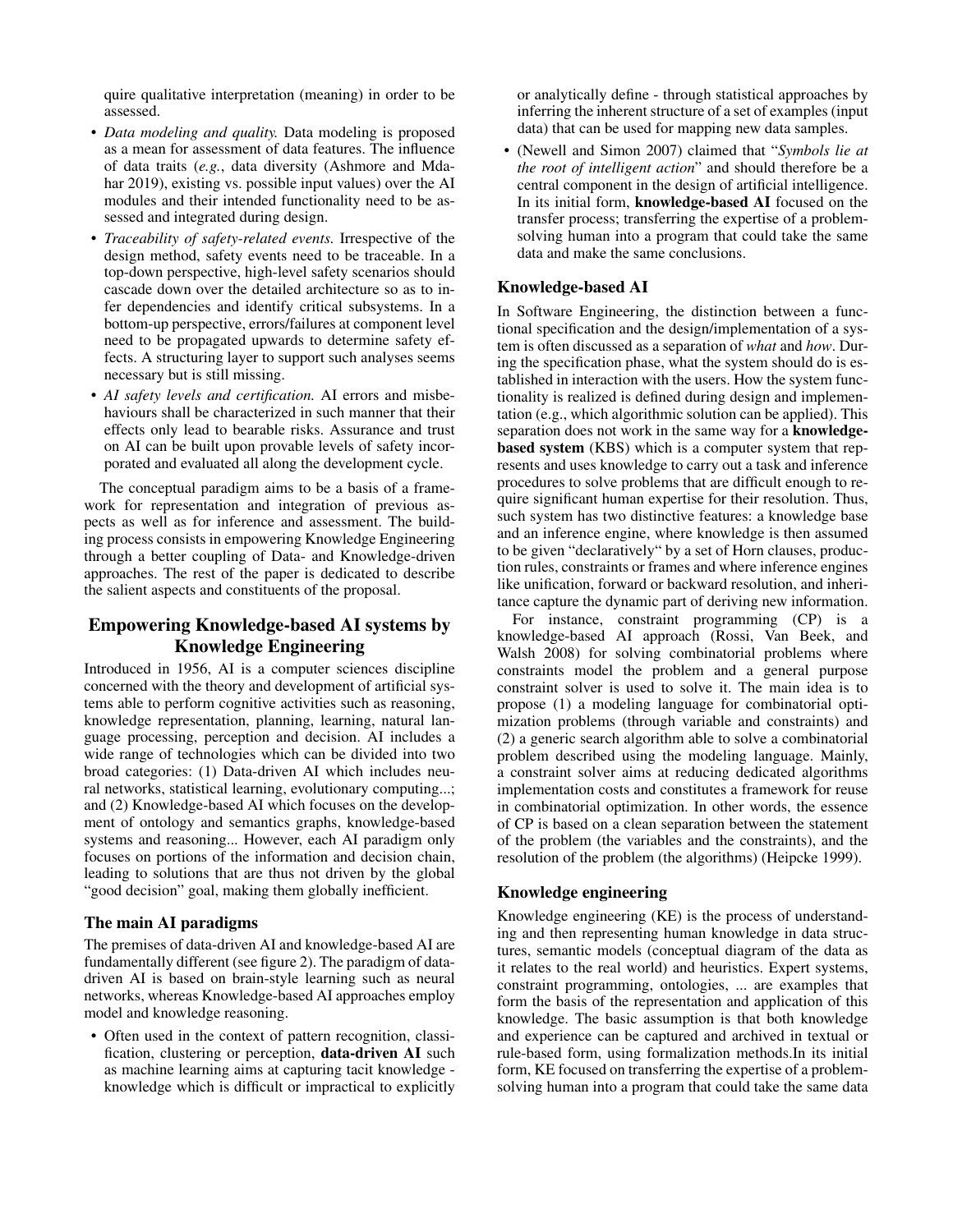

Figure 2: Data-driven AI, Knowledge-based AI and Hybrid AI paradigms illustrated with some techniques

and make the same conclusions. In the 1990s, the KE community shifted gradually to domain knowledge, in particular reusable representations in the form of ontologies. This evolution aimed at alleviating KE limitation to accurately reflect how humans make decisions and more specifically its failure to take into account intuition and "gut feeling", known as "reasoning by analogy". Nevertheless, designing knowledge-based AI component induces some general fundamental problems.

- 1. Knowledge discovery: how do we translate knowledge as it currently exists in textbooks, articles, databases, and human skills into abstract representations in a computer?
- 2. Knowledge representation: how do we represent human knowledge in terms of data structures that can be processed by a computer? How to determine the best representation for any given problem?
- 3. Knowledge reasoning: how do we use these abstract data structures to generate useful information in the context of a specific case? How to manipulate the knowledge to provide explanations to the user?
- 4. KBS development lifecycle: How to verify and update the knowledge base? How to evaluate and validate knowledge-based systems?

#### Knowledge discovery

While some knowledge is easy to obtain and understand, other knowledge may be difficult to obtain or interpret. In many situations, experts do not have any formal basis for problem solving or for explaining their reasoning process. So they tend to use "rules of thumb" (heuristics) developed on the basis of their experience to help them make decisions. Thus, Knowledge discovery is the process of collecting, extracting, transferring, accumulating, structuring, transforming and organizing (domain) knowledge (e.g., problem-solving expertise) from data and information or

from the synthesis of prior knowledge. One of the most important key points of knowledge discovery is to ensure that correct and relevant knowledge is extracted and represented to the stakeholders and decision makers. No matter what kind of knowledge is collected, this process can be realized in a manual way and in an automatic way.

Even if knowledge discovery is today dominated by machine learning (ML) approaches, the iterative execution of the CRISP-DM<sup>1</sup> methodology (Chapman et al. 1999), which is today considered the de-facto standard for knowledge discovery projects, assumes an interaction between domain experts and the data scientists. In practice, the ML model creation process tends to involve a highly iterative exploratory process. In this sense, an effective ML modeling process requires solid knowledge and understanding of the different types of ML algorithms and their parameter tuning (Maher and Sakr 2019), which can be guided by domain knowledge or heuristics (Gibert et al. 2018).

#### Knowledge Representation and Reasoning

Knowledge Representation and Reasoning (KRR) represents information from the real world for a computer to understand and then utilize this knowledge to solve complex real-life problems. KRR is not just about storing data in a database, it is the study of how what we know can at the same time be represented as comprehensibly as possible and reasoned with as effectively as possibly. One of the main issue is to find the best trade-off between these two concerns.

For (Sowa 2000), "*Knowledge Representation is the application of logic and ontology to the task of constructing computable models for some domain*". Therefore, the way a knowledge representation is conceived reflects a particular insight or understanding of how people reason. The se-

<sup>&</sup>lt;sup>1</sup>CRISP-DM stands for CRoss Industry Standard Process for Data Mining is a model proposed by a consortium initially composed with DaimlerChryrler, SPSS and NCR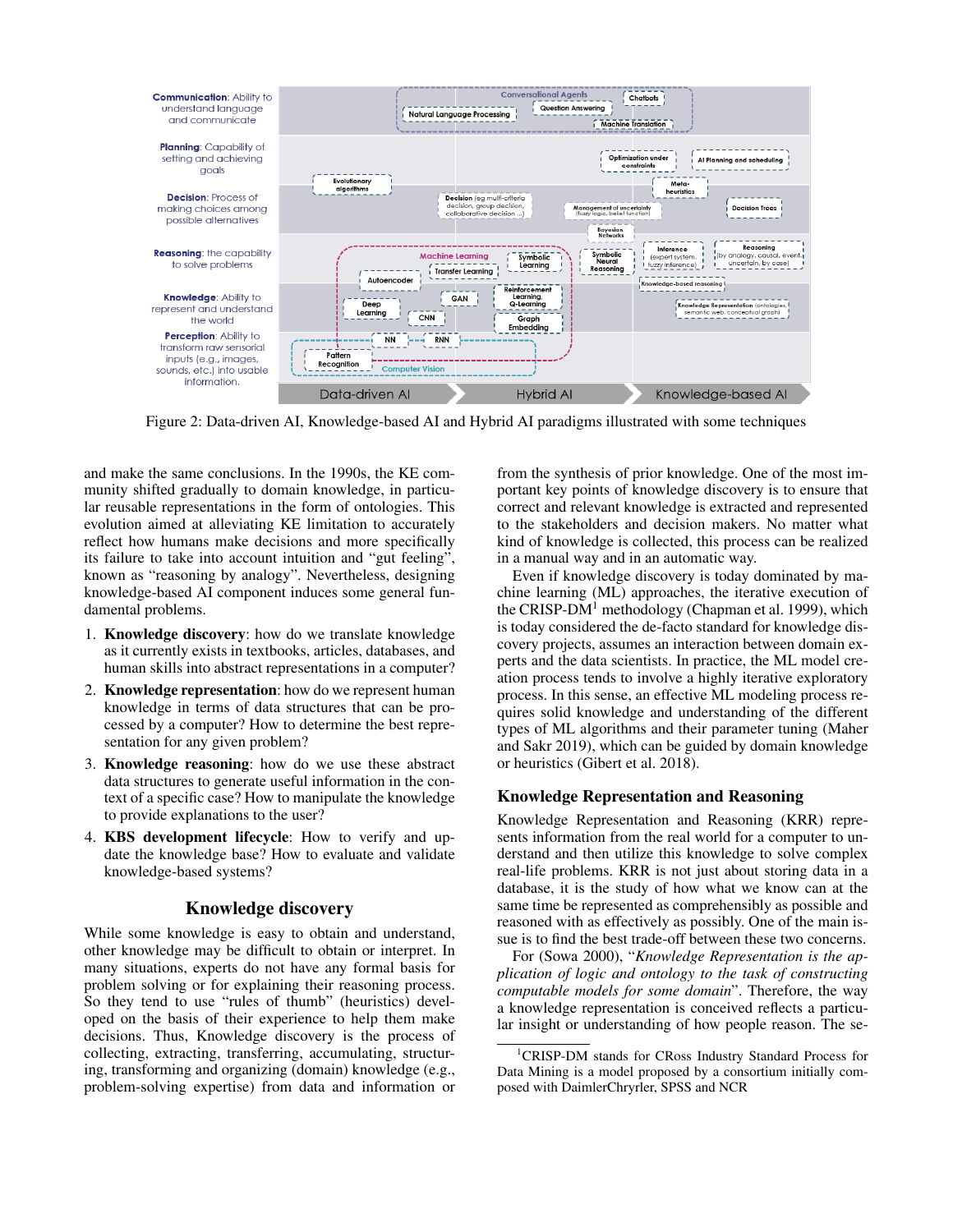lection of any of the currently available representation technologies (such as logic, knowledge bases, ontology, semantic networks...) commits one to fundamental views on the nature of intelligent reasoning and consequently very different goals and definitions of success. As we manipulate concepts with words, all ontologies use human language to "represent" the world. Thus, ontology is expressed as a formal representation of knowledge by a set of concepts within a domain and the relationships between these concepts. Nevertheless, the "fidelity" of the representation depends on what the knowledge-based system captures from the real thing and what it omits. If such system has an imperfect model of its universe, knowledge exchange or sharing may increase or compound errors during the reasoning process. As such, a fundamental step is to establish effective knowledge representation (symbolic representation) that can be used by future hybrid systems. Symbolic methods may be more adapted to dealing with sparse data, support enhanced explainability and incorporate past human knowledge, while machine learning methods excel at pattern recognition and data clustering/classification problems.

#### The symbol grounding problem

Developers building knowledge-based systems (KBS), usually create knowledge bases from scratch through a tedious and time-consuming process. First, they have to deal with the diversity and heterogeneity of knowledge representation formalisms and with modeling, taxonomical, and terminological mismatch of different knowledge items, even if they belong to the same application domain. Thus, while the data engineers focus on building the data pipes and data scientists focus on inference methods, knowledge engineers focus on modeling structural use cases and detailing concepts of expert knowledge. Knowledge engineering methods adapt to use cases of knowledge and can model for specific requirements and in many cases produce reusable formats. One of the main limitations of knowledge-based systems lie in the abstract nature of the considered knowledge, in acquiring and manipulating large volumes of information or data, and the limitations of cognitive and other scientific techniques.

Despite of the progress in KE and ontology engineering in the last decade, obstacles remain. Modeling is still a difficult task, as with the choice of the suitable knowledgebased AI technology. Like every model, such a model is only an approximation of the reality. The modeling process is often cyclic. Expert Knowledge, notably via Modeling bias, whereby a human manually designing a model (or part of a model) does not take into account some aspects of the environment in building the model, consciously or unconsciously. New observations may lead to a refinement, modification, or completion of the already built-up model. On the other side, the model may guide the further acquisition of knowledge. Therefore an evaluation of the model with respect to reality is indispensable for the creation of an adequate model. These limitations relate to the so-called symbol grounding problem (Harnad 1990), and concern the extent to which representational elements are hand-crafted rather than learned from data. By contrast, one of the strengths of machine learning methods are their ability to discover features in high-dimensional data with little or no human intervention. Several features must be taken into account when developing a KBS:

- Redundancy: are there identical or equivalent knowledge model (such as rules within expert systems, concepts within ontologies, constraints withing constrained solving) that is a special case of another (subsumed)?
- Consistency: Are there ambiguous or conflicting knowledge, is there indeterminacy in its application? Is it intended? Are several outcomes possible, for example, depending on the strategy (the order in which the knowledge models are ordered)?
- Minimality: can the knowledge set be reduced and simplified? Is the reduced form logically equivalent to the first one?
- Completeness: Are all possible entries covered by the knowledge of the set?

Thus, a good KBS must have properties such as:

- Representational Accuracy: It should represent all kinds of required knowledge.
- Inferential Adequacy: It should be able to manipulate the representational structures to produce new knowledge corresponding to the existing structure.
- Inferential Efficiency: The ability to direct the inferential knowledge mechanism into the most productive directions by storing appropriate guides.
- Acquisitional Efficiency: The ability to acquire new knowledge easily using automatic methods.

Another key concern in knowledge based modeling is stability. How much variability is there between instances of the problem? How stable is the solution method to small changes? Is the problem very dynamic? What happens if (a small amount of) the data changes? Do solutions need to be robust to small changes? Many such questions need to be answered before we can be sure that a particular knowledge based AI technique is a suitable technology.

# Knowledge-driven AISCS Engineering

ML based AISCS engineering is often portrayed as the creation of a ML/DL model, and its deployment. In practice, however, the ML/DL model is only a small part of the overall system and significant additional functionality is required to ensure that the ML/DL model can operate in a reliable and predictable fashion with proper engineering of data pipelines, monitoring and logging, etc. To capture these aspects of AI engineering we defined the ML algorithm engineering pipeline (see fig. 3), where we distinguish between requirements driven development, outcome-driven development and AI-driven development. As the starting point, data must be available for training. Based on data engineering, there are various ways to collect and qualify data set and divide it to training, testing, and cross-validation sets. Engineering activities have to be encapsulated as a series of steps within the pipeline such as:

• 1) Problem specification, including the Operational Design Domain (ODD), that is the description of the specific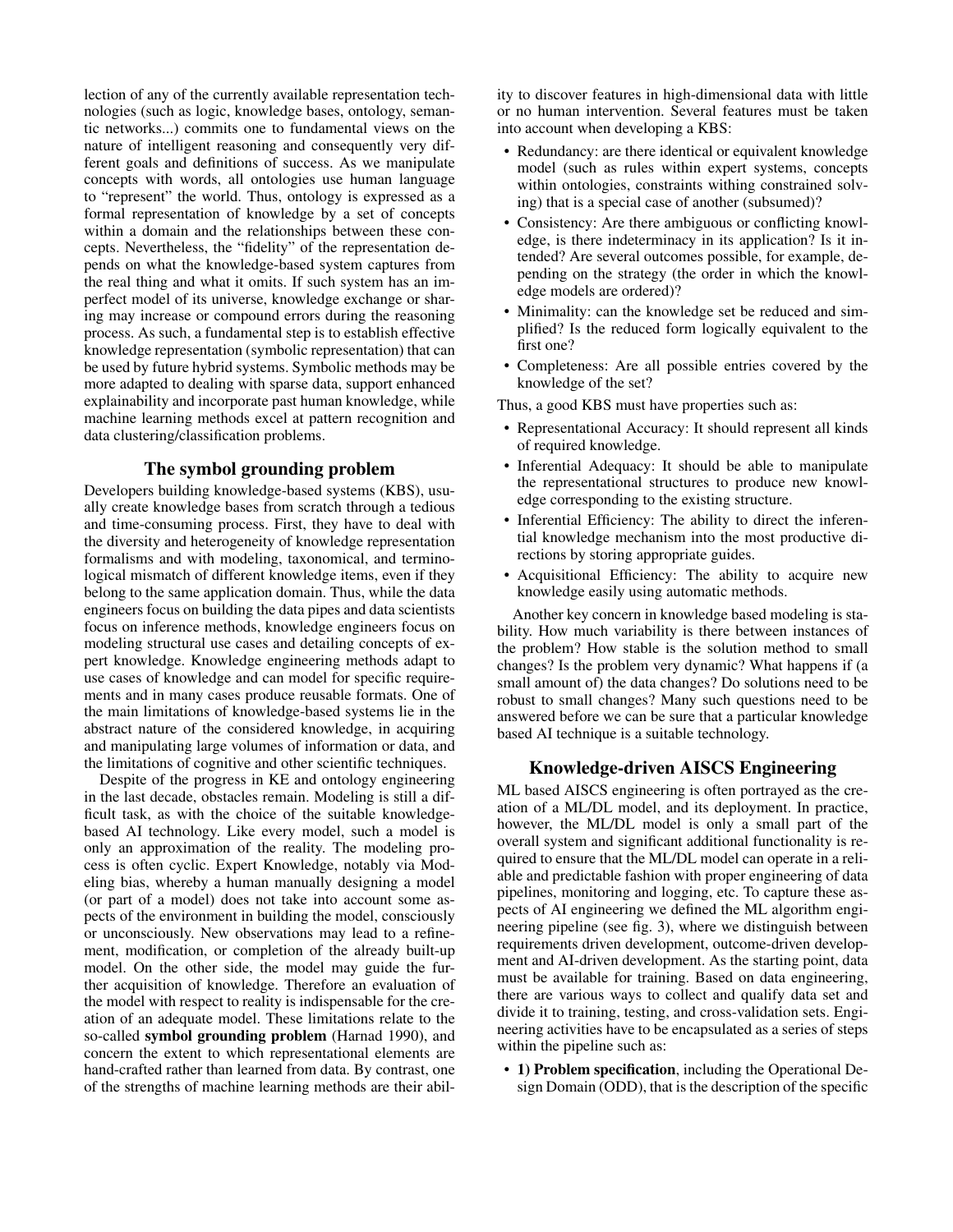

Figure 3: Proposed ML algorithm engineering pipeline

operating condition(s) in which a safety-critical function or system is designed to properly operate, including but not limited to environmental conditions and other domain constraints. These requirements describe the specific function that the ML items should implement as well as the safety, performance, and other requirements that the ML items should achieve.

- 2) Data engineering, including data collection, preparation and data segregation propose some guidelines. A machine learning model requires large amounts of data, which help the model learning about system objectives and purpose. Before it can be used, data needs to be collected and usually also prepared. Data collection is the process of aggregating data from multiple sources. The collected data needs to be sizable, accessible, understandable, reliable, and usable. Data preparation, or data pre-processing, is the process of transforming raw data into usable information.
- 3) ML Algorithm Design, after feeding training set to the ML algorithm, it can learn appropriate parameters and features. Once training is complete, the model will be refined by using the validation data-set. This may involve modifying or discarding variables and including a process of tweaking model-specific settings (hyperparameters) until an acceptable accuracy level is reached.
- 4) Implementation, to develop ML components, we have to decide on the targeted hardware platform, the IDE (Integrated Development Environment) and the language for development. There are several choices available. Most of these would meet our requirements easily as all of them provide the implementation of AI algorithms discussed so far, but sometimes we have to take into account embedded constraints.
- 5) Evaluation and verification, after an acceptable set of hyperparameters is found and the model accuracy is optimized, we can finally test our model. Testing uses our test dataset and is meant to verify/demonstrate that our models are correct and guarantee some required properties such as robustness and/or explainability. Based on the feedback, we may return to training the model to improve correctness, accuracy and robustness, then adjust output settings, or deploy the model as needed.
- 6) Model Deployment in the overall system with respect to safety and cyber-security system requirements. Learning assurance case methods can be used.

Then, an ML algorithm has to be designed or selected on existing ML library (such as Scikit Learn (Pedregosa et al. 2011)), to provide a ML model together with its hyperparameters. Next, the model is trained with the training data. During the training phase, the system is iteratively tuned so that the output has a good match with the "right answers" in the training material. This trained model can also be validated with different data. If this validation is successful – with any criteria we decide to use – the model is ready for deployment, similarly to any other component.

## Conclusion

"*Data-driven AI is the AI of the senses, and knowledgebased AI is the AI of meaning*" 2 . This is why, in order to cover all cognitive capacities, the future lies in the hybridization of these two paradigms, which are often placed in opposition to AI. Indeed, the shortcomings of deep learning align with the strengths of knowledge-based AI, which

<sup>2</sup>David Sadek, VP Research Technologies and Innovation at Thales